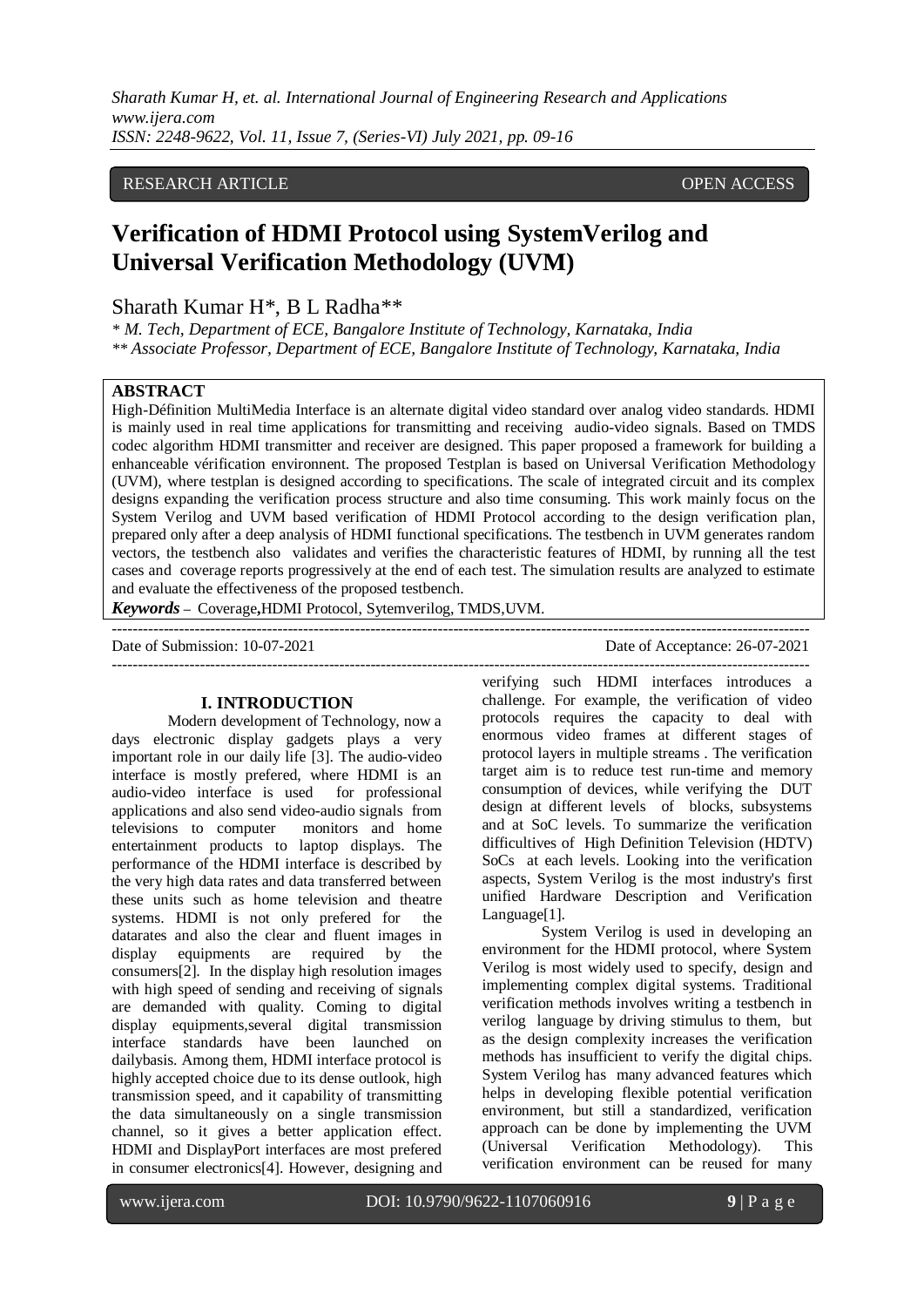other IP's also. UVM is a advanced verification methodology that arrange the best practices for the development of verification environments purpose at verifying large gate-count, IP-based SoC's. UVM is mainly used to write a designed test bench for all those designs which are modeled in these languages such as Verilog, VHDL, and C language. It has inbuilt System Verilog class libraries which helps to achieve the reusability.

 UVM Methodology supports constrained random coverage for fast driven verification. CDV is a combination of spontaneously generation of all specified test benches, self-observation of test benches,covergroups and coverage metrics. The complexicity of verification process was faced many challenges and dealing with audio and video interfaces, a unified good verification framework choosed for audio and verification environments can be extended. In this paper the related work regarding audio and video interface protocols verification and design was discussed.

### **II. RELATED WORK**

 With the available sources and to the tempest of the available knowledge a few attempts have been considered for HDMI Interface Protocol. This paper which is undertaken at present was first brought to mainstream in 2015 and 2016 by Kingston Engineering college open course-ware program in vellore by team of two Assistant professors and they are Mr. C. Srinivasan, Mr. K. ArulOli, and is sponsored by the Department of EEE. The result was estimated regarding the conceptual model of HDMI transmitter by the professors by using high-level object-oriented modeling approach method, they have published article in-depth studies of HDMI and also designed,implemented the HDMI Transmitter and done the transaction level modelling of HDMI Transmitter, based on System Verilog. Completed modeling, and analyzed the principles, algorithms of HDMI Audio and Video data. They have used reusable transaction level model and it supports 32 video formats and 7 audio formats based on types, also works 300% faster than RTL level model. Simulated the design using Model-Sim Software and observed data rates and seperately measured audio and video data. Several developments are taken by individuals at different parts of the world and are being constantly improving the HDMI data rates. At present the Verification of HDMI Transmitter and Receiver which is undertaken as project has several improvements compared to original model, developed by Kingston Instructors [1]. The conventional HDMI interface protocol is verified in both System Verilog and advanced methodology

UVM. Improved the datarates, quality of image,video,audio and achieved 100% coverage reports for accurate results was discussed.

## **III. DESIGN METHODOLOGY**

 The work here is to achieve the high speed data transmission between source and sink of HDMI Protocol using System Verilog, then verifying the design using UVM method. Developing a reusable and expandable verification framework for HDMI and it is also applicable for different audio and video display interface protocols. The purpose of this paper is mainly on designing the DUT code for HDMI Transmitter and Reciever according to design specifications and also creating Test Bench Environment and apply a advanced UVM Methodology to verify the Functionality of HDMI Protcols and also generating the Coverage,UVM Reports. UVM Phases provides full control over the period of simulation where behavior is in a systematic way and execute in sequential order to avoid jitter conditions.

# **A. OBJECTIVES**

The main aim of this paper is listed below:

- Increase the frame rate(throughput) at the transmission side, that improves the data speed.
- Also Improves the Video and Audio quality of images/Video signals.
- Reduce the short time to market problem.
- Implementation of Test-benches for both the HDMI Transmitter and Receiver.
- To understand, the development of verification environment for HDMI transmitter and receiver using UVM methodology. UVM methodology mainly includes the TestPlan Framework along with the configuration of driver, sequencer and monitor.

#### **B. HDMI (HIGH DEFINITION MULTIMEDIA INTERFACE)**

 HDMI interface consists of a transmitter, a receiver, and a data output channel, all of three components establishes the signal encoding, transmission and decoding of image,audio and video signals.The three components contains several modules, such as TMDS codec module, HDCP module, DDC unit, CEC and EDID modules. The below Fig. 1 shows the HDMI block diagram with all functional blocks.The HDMI carried a three more signals like Display Data Channel (DDC),Video Electronics Standards Association (VESA) and final one Status and Control Data Channel (SCDC) signals these are the additional features. The DDC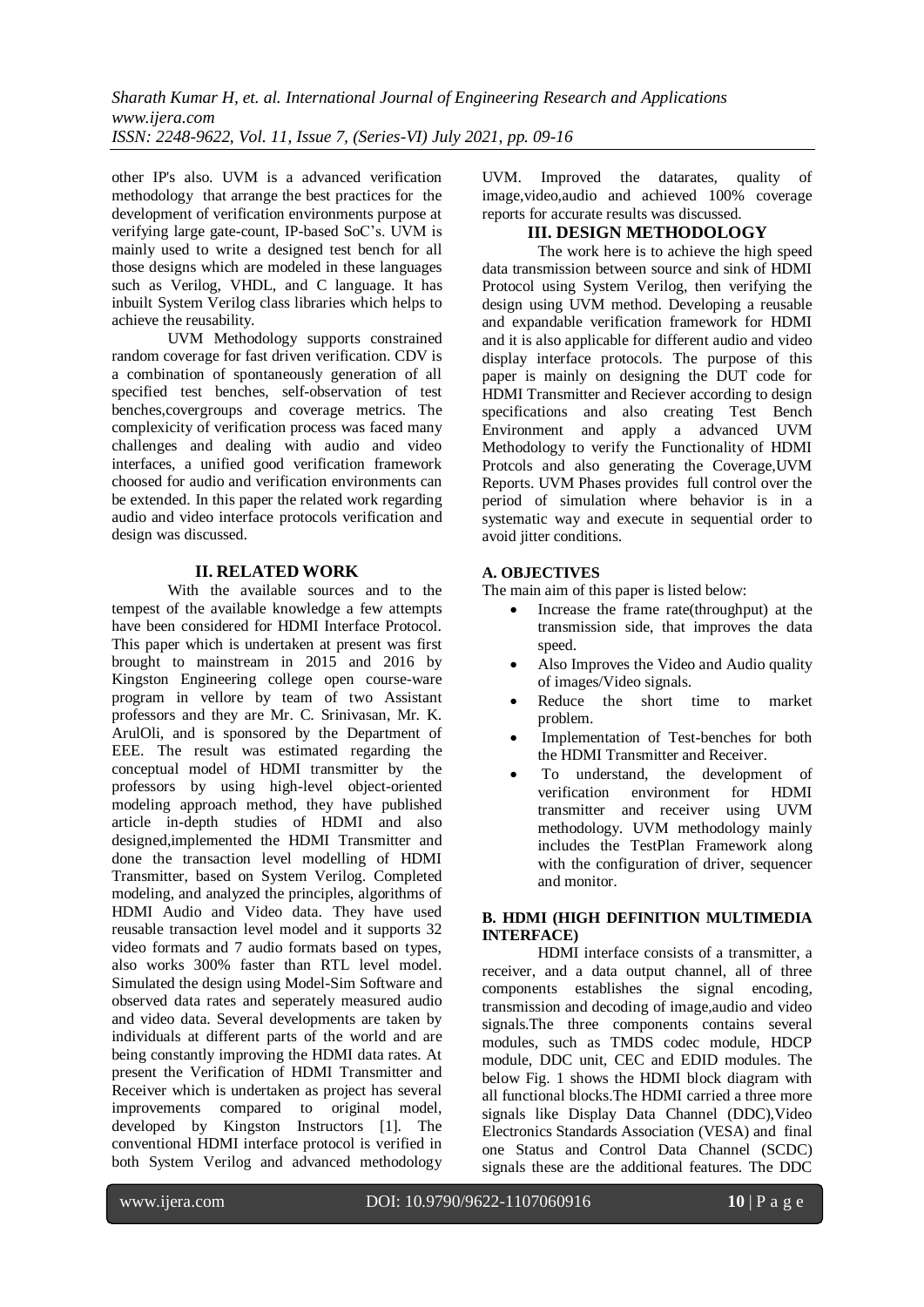configures and status exchange information between source and sink. The DDC signal is used by source to read the Enhanced Extended Display IdentificationData (E-EDID) signal information of sink to exposed the sink's configuration details and capabilities. The SCDC always supports the sink's read requests from the receiving end.



Fig.1. HDMI Block Diagram

The optional signal Consumer Electronics Control (CEC) protocol gives high-level control functions between various audio video gadgets. The optional signal HDMI Ethernet and Audio Return Channel (HEAC) provides the Ethernet suitable data networking between any connected devices and the audio return channel is working in the opposite direction of TMDS channels. The HEAC signal took the help of Hot-Plug Detect (HPD) line for signal transmission to sink. The below Fig. 2 shows the TMDS System with all functional blocks.

An HDMI interface contains three color channels with single clock channel. We can use each colour lines to transfer both auxiliary data and RGB colours individually.The receiver end used the reference frequency of TMDS clock for data recovery and restore on the three TMDS data channels respectively**.** An HDMI interface contains three color channels with single clock channel. We can use each colour lines to transfer both auxiliary data and RGB colours individually.The receiver end used the reference frequency of TMDS clock for data recovery and restore on the three TMDS data channels respectively.



 This clock typically runs at the video pixel rate at high speed. The encoding of TMDS is provided with an 8-bit to 10-bit algorithm depends on modes. This protocol trying to minimize data channel transmission and also maintains the sufficient bandwidth so that a sink device at the receiving end can lock reliably to the stream of data.

HDMI interface contains audio-video data, and control signals, where the auxiliary signal, another name field or line synchronizing signal are encoded according to functional specifications and these signals are transmitted by HDMI transmitter. In data transmission block, data is transmitted to the receiver end by three ways of TMDS(Transition Minimized Differential Signaling) codec scheme and one TMDS clock channel scheme. Each video pixels can be constitutes using 24-bit, 30-bit or 36 bit data. In practical transmission frequency of video data is 165 MHZ and audio data frequency is192 KHz.

The below Fig. 4 shows the two data streams:

- Data stream in green colour-- It transports the color data.
- Data stream in dark blue colour--it transports the auxiliary data.

 Auxiliary data transfers the audio data together with a same range of auxiliary data packets. The auxiliary data packets used by sink devices to reconstruct the video and audio data accurately. TMDS Error Reduction Coding–4 (TERC4) bits encoding algorithm is most prefered. Each one of the data stream section is associated with guard bands and pre-ambles. The guard bands and pre-ambles are allowed to receive the data streams with accurate synchronization.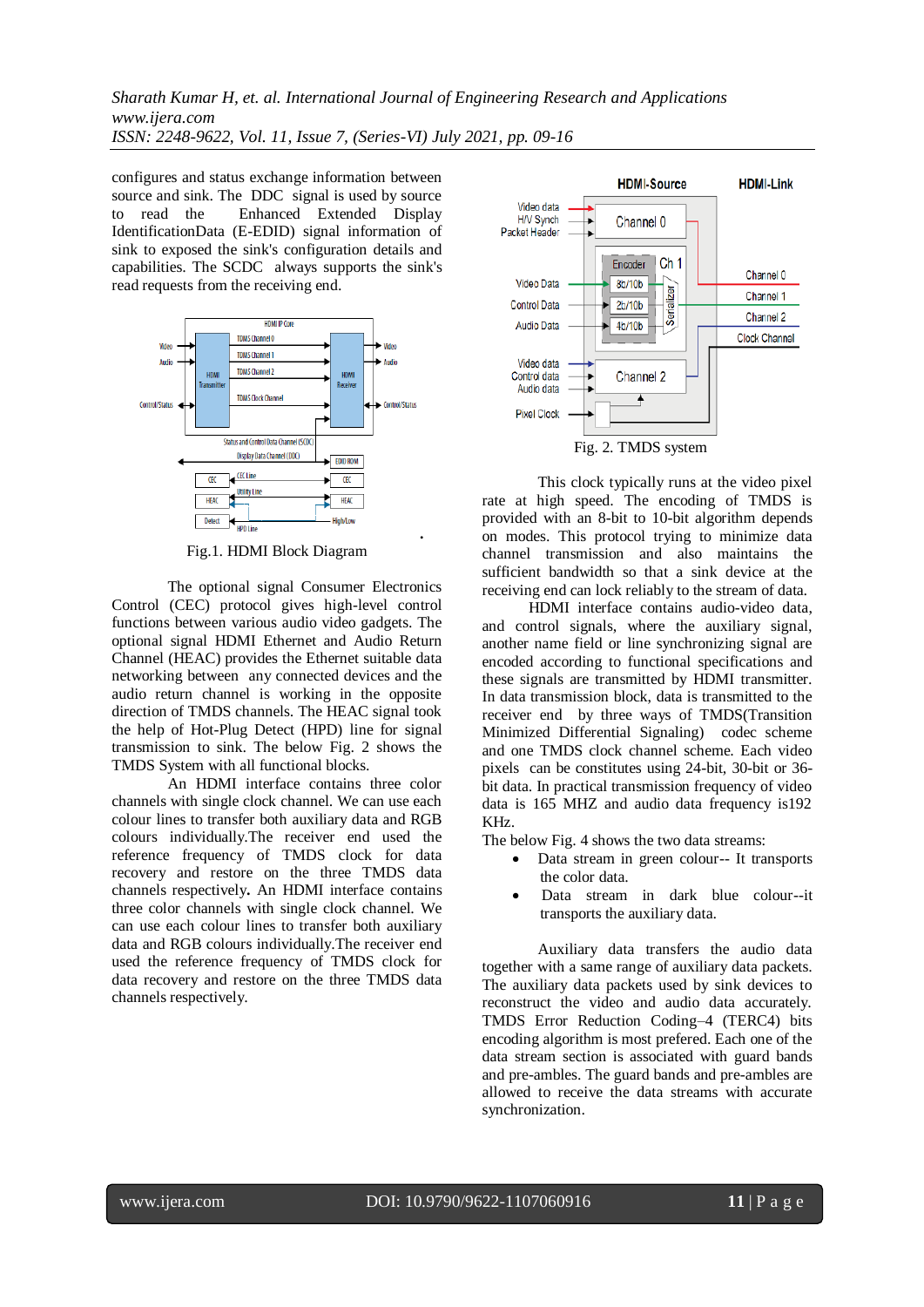

Fig. 3. HDMI Video Stream Data

The below Fig. 4 shows the TMDS Period video frame with all functional modes. HDMI has three types of different TMDS operating modes namely:

**a. Video Data Period** -- The active pixels of an active video line is transmitted over channel.

**b. Data Island Period** -- The series of packets containing audio and auxiliary data is transmitted over channel.

**c. Control period** -- This period is used when no video, audio or auxiliary data information needs to be transferred.



Fig. 4. TMDS periods in 720x480p video frame.

The availability of several regression Test suites applied to HDMI interface and also provide complete solution for the easy integration of IP and SoC environments. HDMI is a very high-speed, multi channel serial data, digital signaling transmission system that is mainly designed to transmit enormous amounts of digital data over a cable. HDMI also incorporates with scrambling and TMDS encoding of digital data to reduce interfernces like electromagnetic interference (EMI) and radio frequency interference (RFI) when it comes to practical implementation. HDMI features such as Framing, TMDS encoding, scrambling, error character detection and correction. The following below Fig. 5 and Fig. 6 shows the order wise arrangement of the video data enable,video data, video H-SYNC signal, and video V-SYNC pulses in the order of 1, 2, and 4 symbols per clock.



Fig. 5. Video Data, Video Data Valid, H-SYNC, and V-SYNC- 1 and 2 Symbols per Clock



Fig. 6. Video Data, Video Data Valid, H-SYNC, and V-SYNC- 4 Symbols per Clock

The Table. 1 shows the video formats along with various colour depth width. Standard preferd is RGB format.

| Table.1. Color Depth Supported for Each Video |  |
|-----------------------------------------------|--|
| Format                                        |  |

| <b>Video Format</b> | <b>Color Depth</b> |                |     |                |
|---------------------|--------------------|----------------|-----|----------------|
|                     | 8                  | 10             | 12  | 16             |
| <b>RGB</b>          | Yes                | Yes            | Yes | Yes            |
| YCbCr 4:4:4         | Yes                | Yes            | Yes | Yes            |
| YCbCr 4:2:21        | Not applicable     | Not applicable | Yes | Not applicable |
| YCbCr 4:2:0         | Yes                | Yes            | Yes | Yes            |

The below Fig. 7 and Fig. 8 shows the RGB color space pixel format for bit-field mappings. The first pixel for any given line of video contains R,G and B components are transferred on the video data period for the first pixel following the Guard Band characters is determined.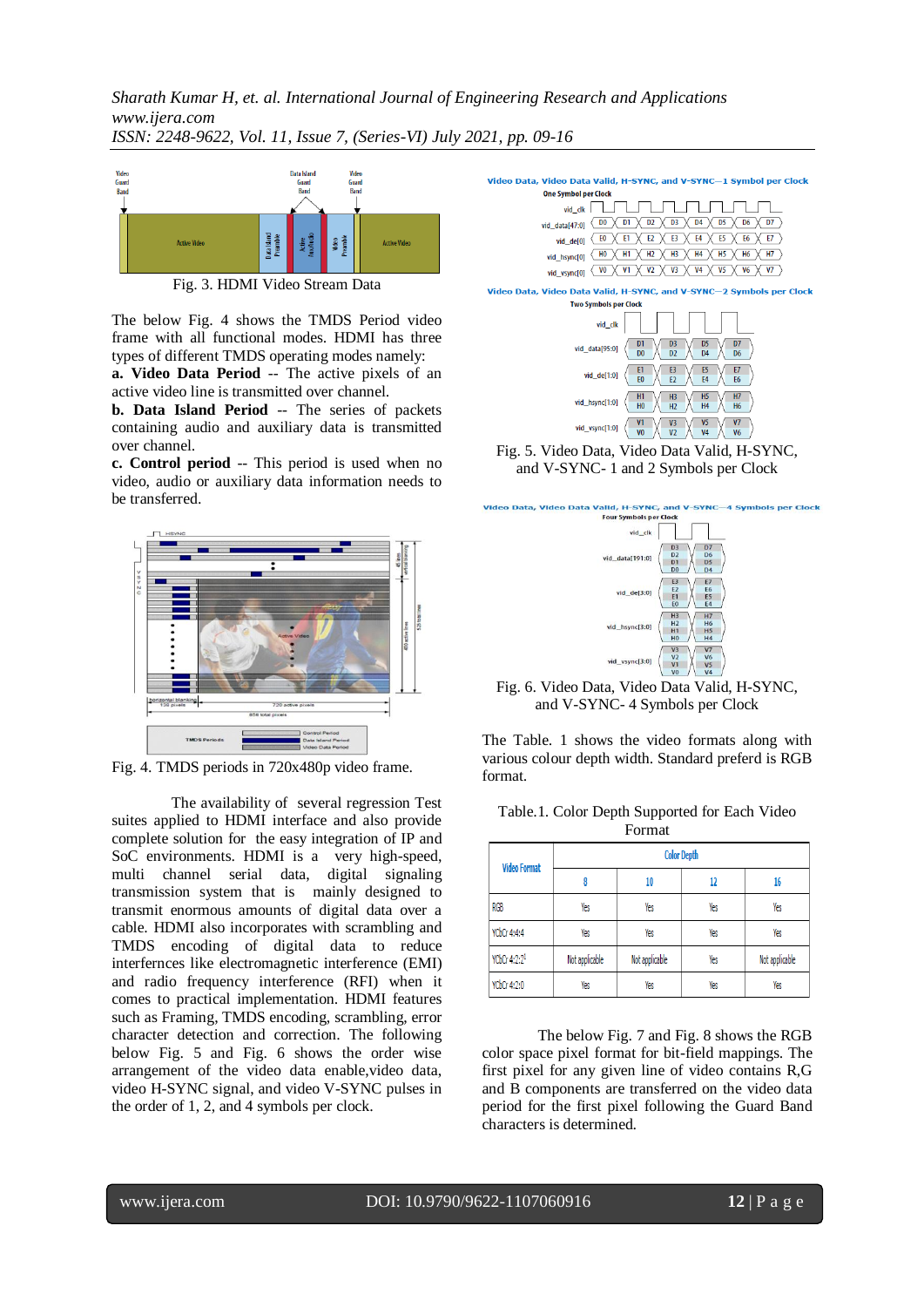

Fig. 7. RGB 4:4:4 Mapped to the Respective TMDS Channels



Fig. 8. Source Pixel Data Input Format RGB/YCbCr 4:4:4

The following Table. 2 shows the lists of Source General Control Packet port controllable bit-fields. All other fields of the GCP, where packing of the total pixels is automatically calculated.

|                                        |                 |                 |                  |              | . .                          |                                     |
|----------------------------------------|-----------------|-----------------|------------------|--------------|------------------------------|-------------------------------------|
| <b>Bit Field</b>                       | <b>Name</b>     | <b>Comment</b>  |                  |              |                              |                                     |
| <b>Color Depth</b><br>qcp[3:0]<br>(CD) | CD <sub>3</sub> | CD <sub>2</sub> | C <sub>D</sub> 1 | CDO          | Color depth                  |                                     |
|                                        | $\mathbf 0$     | $\circ$         | $\circ$          | $\circ$      | Color depth not<br>indicated |                                     |
|                                        | $\Omega$        | $\circ$         | $\circ$          | $\mathbf{1}$ | Reserved                     |                                     |
|                                        |                 | $\mathbf 0$     | $\circ$          | 1            | 0                            | Reserved                            |
|                                        |                 | $\Omega$        | $\circ$          | 1            |                              | Reserved                            |
|                                        |                 | $\mathbf 0$     | $\mathbf{1}$     | $\Omega$     | $\mathbf{o}$                 | 8 bpc or 24 bits per<br>pixel (bpp) |
|                                        |                 | $\mathbf 0$     | $\mathbf{1}$     | $\circ$      | 1                            | 10 bpc or 30 bpp                    |
|                                        | $\Omega$        |                 |                  | $\mathbf 0$  | 12 bpc or 36 bpp             |                                     |
|                                        | $\mathbf 0$     | $\mathbf{1}$    | 1                | $\mathbf{1}$ | 16 bpc or 48 bpp             |                                     |
|                                        |                 |                 | 1                | 1            | $\mathbf{1}$                 | Reserved                            |

Table. 2. General Control Packet Input Fields

We must provide the bit-field value in the table. The auxiliary data port of GCP will always be filtered. Table. 3 shows the vendor specific InfoFrame Bit-Fields where HDMI Vendor Specific InfoFrame is once per field.

Table. 3. HDMI Vendor Specific InfoFrame Bit-

| Fields<br>v.<br>× |                   |                                                            |  |  |
|-------------------|-------------------|------------------------------------------------------------|--|--|
| <b>Bit-field</b>  | <b>Name</b>       | <b>Comment</b>                                             |  |  |
| 4:0               | Length            | Length $=$ N $v$                                           |  |  |
| 12:5              | Checksum          | Checksum                                                   |  |  |
| 36:13             | <b>IEEE</b>       | 24-bit IEEE registration identified<br>$(0 \times 000003)$ |  |  |
| 41:37             | Reserved          | All 0                                                      |  |  |
| 44:42             | HDMI Video Format | <b>HDMI</b> video format                                   |  |  |
| 52:45             | HDMI_VIC          | HDMI proprietary video format<br>identification code       |  |  |
| 57:53             | Reserved          | All 0                                                      |  |  |
| 60:58             | 3D Ext Data       | 3D extended data                                           |  |  |
| 61                | Control           | Disables the core from inserting the<br>InfoFrame packet.  |  |  |

### **IV. VERIFICATION METHODOLOGY**

The Verification plays a most important role in the VLSI technology. Since it is effectively utilized to finding out the bugs in the RTL design, so the overall design should not prove destructive at the initial stages itself. So here we are developing an HDMI protocol design verification environment in System Verilog and UVM methodology. The main aim of developing the verification environment is stimulus generation to the DUT (design under test), and check out the results properly to verify the functionality test according to specifications whether it is correct or not. So that generating the test cases with all possible ways and it can be modified by refering the functional coverage reports. System Verilog is a flexible hardware verification language and this can be used in functional,code verification. It is mainly used to provide the high level data structures available and some features in objectoriented languages. These data structures may enable a higher abstraction level and modeling of complex data types. The System Verilog has inbuilt features like constructs necessary for modeling hardware concepts such as logic,cycles, tri-state values, wires, just like Verilog hardware languages. The below Fig. 9 shows the system verilog verification environment with Stimulus, Driver, Scoreboard, Monitor, Interface and Design under Test Module.

**Generator**: It is used to generate different input stimulus from the base packet generator , that to be supplied to DUT and at transaction level data transfers takes place, which can be defined by generator.

**Driver**: It is a component where repeatedly takes place all transactions from the generator and then it drives on to DUT through the interface by transfering the signal to transaction level on to the interconnect.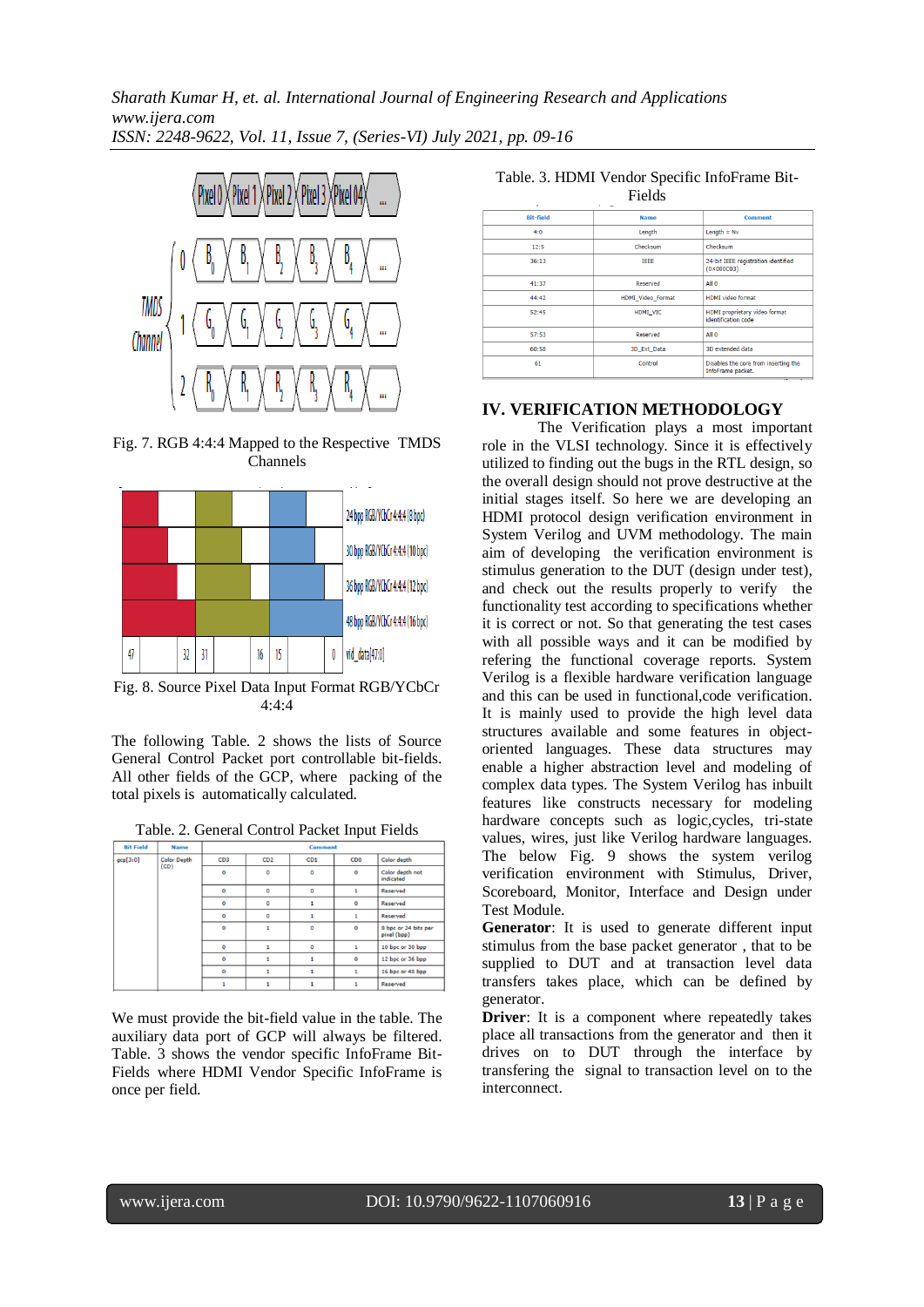

Fig. 9. System Verilog Verification Environment

**Interface**: It has all the complete design signals that can be completely monitored.

**Monitor**: It Is mainly used to monitoring inputoutput ports designs in order to capture activity of complete design.

**Scoreboard**: It is a test bench component of environment which has to check the accuracy of DUT design. It takes the actual results from DUT and compare with expected results of DUT.

The environment is a body container or house which has class for grouping all higher level components such as the Generator, Driver, Monitor, Interface, Basepacket and scoreboard.

The BasePacket is the actual input and DUT is the actual design and also Test is responsible for test bench configuring also initiate all the test bench components driving stimulus to initiate the construction process of components.

Verification Flow details:

(i)All features listing down.

(ii)All possible scenarios listing down.

(iii)Development of TestPlan.

(iv)Listed the functional coverage points .

(v)Definition of Test-bench architecture.

(vi)Complete Test-bench component coding.

(vii)Complete regression results.

(viii)Coverage results generation.

(ix) Coverage results has to analyze.

(x) Functional Coverage end.

#### **V. SIMULATION RESULTS**

 This section deals with an insight about the simulation results of the Design Under Test of HDMI Interface protocol for both audio and video transmission. The DUT is also interfaced with all test bench environment modules such as generator module, interface module, driver module and monitor modules in order to obtain the effective verification performance. The HDMI Interface is modeled using System Verilog. After integration with the top module under Design Under Verification, the simulation is carried out and using Mentor Graphics QuestaSim 10.4e simulator tool.



Fig. 10. HDMI audio and video transmission with TMDS

The above Fig. 10 shows the HDMI audio and video transmission of the transmitter and the receiver is as as shown, randomly generating the 256 bits of audio data and 48 bits of video data. The audio and video signals are sending to receiver based on video and audio enable. All signals are controlled by main clock. Audio clk frequency and video clock frequency both are same, but video clock frequency is half of the main clock frequency. GCP data field is configured to 0111 because of 48 bits per pixel for video data. When start of packet is high then transmitter send the packets and when end of packet is high then receiver accepted the last packet after that end of packet is set to low. When valid bit is high then only video and audio is combined at the TMDS channel, where TMDS channel contains audio data,video data and also auxiliary information, the aux data information is needed for frame synchronization and finally the data sent to receiving end without any delay so this achieves speed of data transmission. When it comes to practical implementation the quality of image,video,audio are improved. Error correction module is designed in verification environment to achieve a highly accurate results with minimum delay,frame rate gets increased. The below Fig. 11 shows the simulation results of HDMI Transmitter before encoding, it is just verifying at the transmission side. Based on control signals co and c1 the video and audio data get transferred to channel without encoding and it may contains junk data with delay.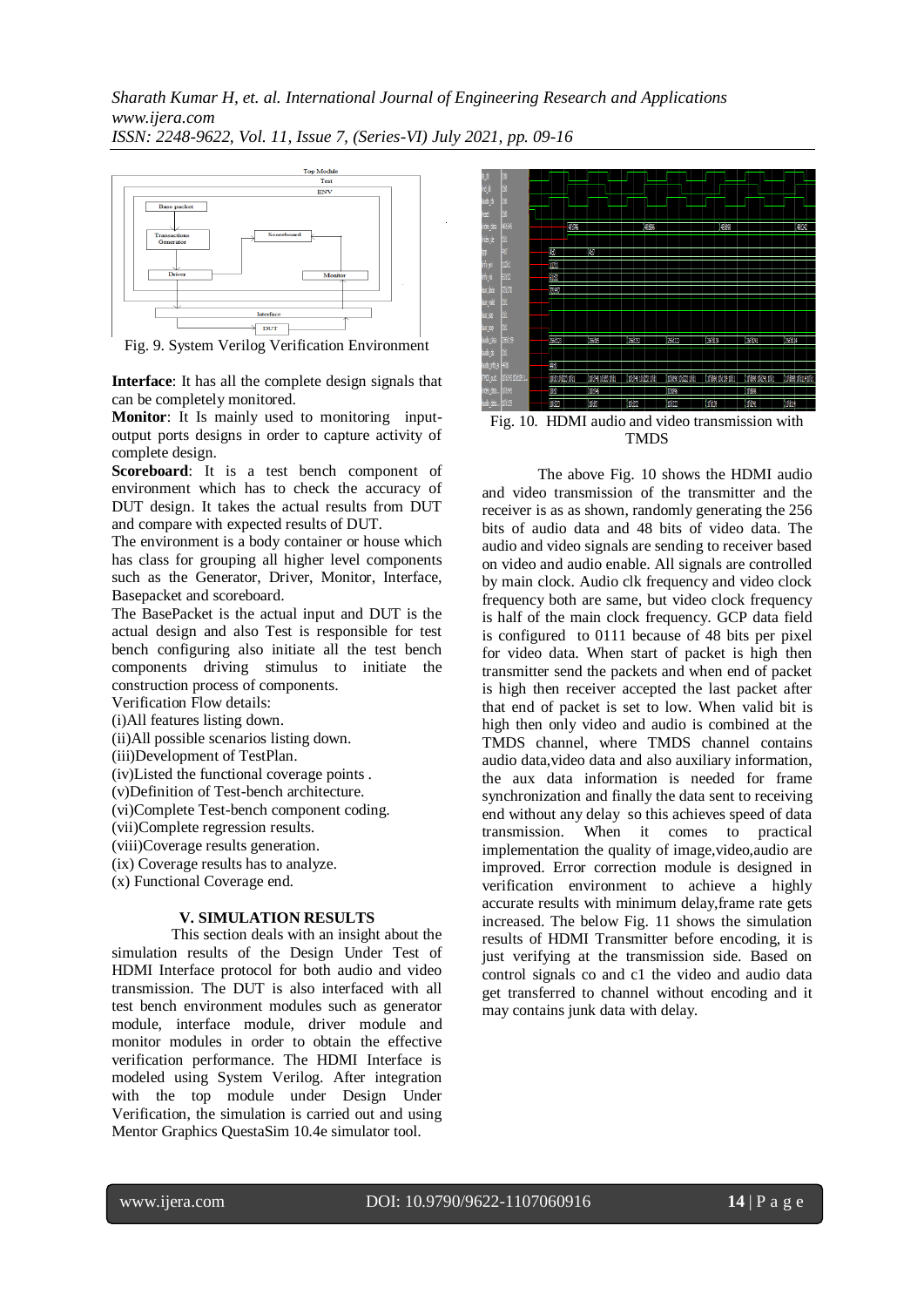*Sharath Kumar H, et. al. International Journal of Engineering Research and Applications www.ijera.com*

*ISSN: 2248-9622, Vol. 11, Issue 7, (Series-VI) July 2021, pp. 09-16*



Fig. 11. Simulation Of HDMI Transmitter output before Encoding

The below Fig. 12 shows the simulation results of HDMI receiver with advanced decoding method where, separately compared all intermediate signals of audio and video data along with the auxiliary information and verified the received data according to the functional specifications. TMDS decodec method applied at the sink to enhance the security of the data and synchronization is achieved.



Fig. 12. Simulation of HDMI Receiver with advanced decoding method

The below Fig. 13 and Fig. 14 shows the transcript window outputs for both video data and audio data matched and unmatched conditions. If the audio data input is same as audio data output but the video data input is not same as video data output, then it becomes data unmatched.





 $\{9\}$ # itrans video data = # video q out # 锁 # dry video data =  $\omega$  $\overline{a}$ # itrans\_video\_data = # video q out  $6\%$ I tim # 15133 iiii\_video\_data = ₩ 85850scoreboard: : run phase 85850 NOT Matched :: Audio\_datain= 116, Audio data out=  $^{\rm m}$ 85850 NOT Natched :: video datain= 638, video data out= 446 Fig. 14. Transcript window output for data not matched

Audio data depends on video data, video datain is same as video dataout and audio datain is same as audio dataout then it becomes matched. Since highly verified data in scoreboard has stored and same is displayed in transcript window. Covergroup results is as shown in Fig. 15, verification achieves a functional coverage of 94%. Finally coverage is achieved by covergroups and bins.



The below Fig. 16 shows the UVM data error summary where errors are reduced to zero and all test cases are checked.



#### **VI. CONCLUSION**

In this paper, verification of HDMI Interface protocol is done using System Verilog and UVM methodology and also implemented the test bench environment successfully. UVM verification

www.ijera.com DOI: 10.9790/9622-1107060916 **15** | P a g e